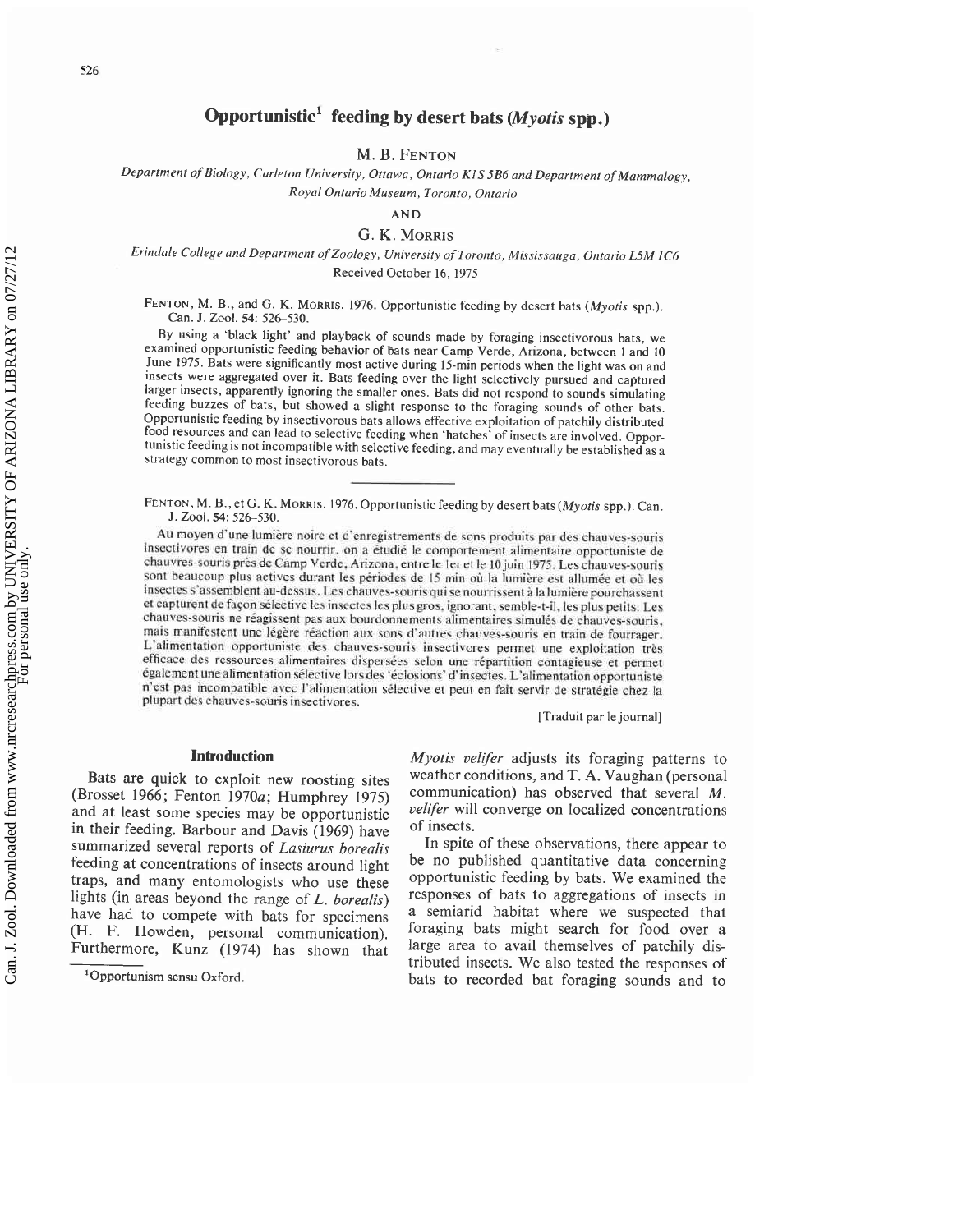artificial sounds simulating the feeding buzzes of hunting bats. The work was conducted on the floodplain of the Verde River, within 50 m of the river, and about 10 km south of Camp Verde, Arizona (ca. 34°25' N; 111°30' W), between 1 and 10 June 1975.

## **Materials and Methods**

We used 15-min observation periods between 2030 and about 0100 hours Mountain Standard Time to study the responses of the bats. A typical schedule covering the period 2030 to 0115 hours on the night of 8-9 June was as follows: light, control, artificial bat sounds, control, light, control, playback of foraging sounds, control, light, control, artificial bat sounds, control, and light. 'Control' periods (no playback, no artificial bat sounds, no light) were always interspersed between 'experimental sessions.' We used *t*-tests to compare the results.

To foster local concentrations of insects, we placed an F15T8/BL 18-in. 'black light' on the ground. Within 1 min of turning on the light, flying insects began converging near it, and depending upon the wind conditions, there was usually a concentrated cone of small flying insects (mainly Trichoptera, Diptera, and Coleoptera) extending to about 2 m above the ground. Larger insects (mainly Lepidoptera and Coleoptera) flew around over the light and through the swarm of smaller insects. When ambient temperatures dropped below 20 *"C,* the numbers of insects declined markedly.

The sounds of bats were recorded on a Lockheed 417 instrumentation tape recorder at 76 cm/s as the animals foraged over the light. The microphone (Bruel and Kjaer  $\frac{1}{2}$ -in. 4133) was mounted on a mast 3 m above the ground. The base of the mast was 4.75 m from the black light, while the microphone was aligned parallel to the ground and directed toward the insect aggregation above the light. Artificial bat sounds (10- to 20-s bursts of frequency-modulated pulses, each pulse 10 ms in duration sweeping down from 60 kHz to 10 kHz) were produced with an Exact (model 126) sweep generator. The recorded feeding sounds and the artificial sounds were broadcast using a power amplifier and speaker built to the specifications outlined by McCue (1961). The speaker was mounted on the mast alongside the microphone and facing in the same direction.

Bat foraging sounds played back through this system showed increasing intensities through the trains of pulses. Individual pulses within a train often reached intensities of 80-90 dB at 10 cm from the speaker, and sometimes exceeded 90 dB. Sounds produced artificially had intensities of 101 dB at 10 cm from the speaker. We measured these sound levels using the linear scale of a B and K 2204 sound-level meter on impulse setting, and a B and K 4133 microphone.

Bat activity was monitored using a Holgate Ultrasonic Detector tuned to 40 kHz, and during playback of the bat foraging sounds, the B and K 4133 microphone and a Tektronix 5103N oscilloscope. Bat activity was measured as 'bat passes' (sensu Fenton 1970b). We also observed bats active in the area over the light and in front of the speaker and microphones through a Zoomar Night Vision Scope.

The observers were positioned at a vantage point 3 m from the base of the mast (7.75 m from the light), and the tape recorder, oscilloscope, power amplifier, and signal generator were 10 m behind the observers (17.75 m from the light). Power for the apparatus was provided by a Pincor GRF 1800 generator located 100 m from the study site. A Hammond 174H autotransformer was interposed between the end of the extension cord and the aforementioned equipment.

#### *The Bats*

We trapped (Tuttle 1974) seven species of bats at various locations along the river and the cliffs at the edge of the floodplain, including 63 *Myotis yumanensis,* 22 *M. velifer,* 12 *Antrozous pallidus,* 8 *Pipistrellus hesperus,*  8 *Tadarida brasiliensis,* 1 *Myotis leibii,* and 1 *Plecotus townsendii.* Vaughan (personal communication) has also found *Eptesicus fuscus* in the vicinity. Based on capture frequencies in the trap within 50 m of our study site, and on the distinctive sizes, flight patterns, and foraging habits of *M. leibii, P, hesperus,* and *A. pallidus,* we feel confident that the bats whose activity we monitored over the light and around the speaker were mostly *Myotis,* and probably *M. yurnanensis.* None of the M. *velifer* was caught within 500 m of our study site.

However, analysis of the tape that we used for playback indicated that at least two species of bats foraged over the light: the *Myoris* which was detected by the Holgate (tuned to 40 kHz), and an unidentified bat whose primary echolocation sounds (20-35 kHz) were not detected by the Holgate tuned to 40 kHz. Therefore, although at least two species of bats fed over the light, the data reported below pertain only to one, presumably *Myotis yumanensis.* 

#### **Results**

During this study we made observations over ninety 15-min periods including 47 controls, 26 light, and 17 playback situations (12 of foraging sounds and 5 of artificial bat sounds). Bat activity averaged significantly higher ( $p <$ 0.001) during the periods when the black light was turned on, but there were no significant differences between average activity levels during control or either of the playback situations (Table 1). However, activity levels were quite variable, as indicated by the very large standard deviation values (Table I), and this warrants consideration of the observations in more detail.

During 20 of the 26 periods when the light was operated, the levels of bat activity were sharply different from adjacent controls (e.g. 57 vs. 3 or 7 bat passes; 10 vs. 0 or 1; 131 vs. 2 or 69), and on 37 of the 47 control periods, the number of bat passes was less than 10 ( $\bar{x}$  = 2.65  $\pm$  2.45). These data indicate that during some light periods (6 of 26) there was relatively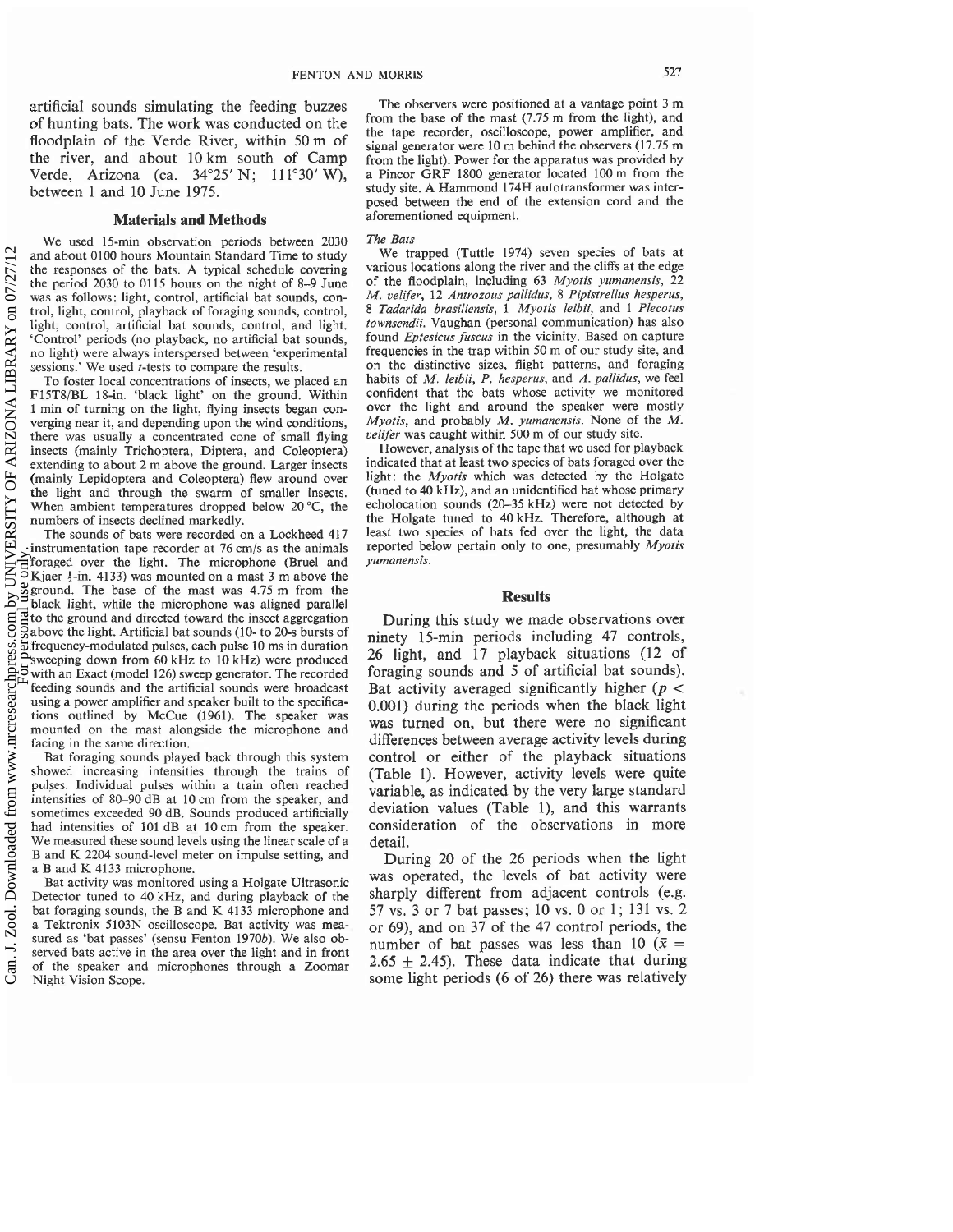**TABLE 1. Activity of bats during control and experimental periods** 

|                     | Control | Light | Sound                  |                          |
|---------------------|---------|-------|------------------------|--------------------------|
|                     |         |       | <b>Bat</b><br>foraging | Artificial<br>bat noises |
| Sample size*        | 47      | 26    | 12                     |                          |
| Mean no. bat passes | 10.96   | 63.19 | 14.42                  | 21.00                    |
| Standard deviation  | 20.37   | 50.33 | 15.67                  | 33.69                    |

**\*Number of 15-min observation periods.** 



**FIG. 1. The average number of bat passes during con** $trol$  ( $\bigcirc$ ) and light  $(\times)$  periods between 2030 and 0130 **hours Mountain Standard Time. Sample sizes for controls from 2030 hours: 13, 14, 12, 6, and 3 fifteen-minute periods. The comparable numbers of the light periods are 7, 9, 6, 2, and 2 fifteen-minute periods.** 

little bat activity, and during some control periods (10 of 47), the levels of bat activity were high.

In general, insects around the light elicited little response from the bats for the first hour after dark (2000 to 2100 hours), while by 2300 hours, more bats were active and feeding (Fig. 1). Therefore, both light and control periods before 2100 hours had relatively low levels of bat activity, and both conditions had higher activity between 2230 and 2430 hours (Fig. 1). The absence of bats from the light before 2100 hours did not correspond to a paucity of insects around the light, but to high levels of bat activity along the Verde River (documented by observation and listening to the bats). This gave the impression that the bats went initially to the river (perhaps to drink and forage), and subsequently spread out over the floodplain (2100 hours). From 2430 or 0100 hours on, there

was an overall decline in bat activity corresponding to temperatures below 20 *"C* and to fewer insects.

Evidence that the bats were feeding during periods of high activity is provided by the numbers of feeding buzzes recorded during periods of observation. We counted feeding buzzes during nine light periods when they averaged 29  $\pm$  13% of the bat passes recorded. The comparable average for 23 control periods was  $11 \pm 17\%$ . However, although we heard feeding buzzes during all of the nine light periods, they only occurred during 8 of the 23 controls, when they averaged  $32 \pm 10\%$  of the bat passes. This figure is not significantly different from that recorded during the light periods, indicating that the feeding behavior pattern was not disrupted by the light.

During periods when there was a marked response (20 of 26) to the light, the bats apparently reacted very quickly. We measured the time between when the light was turned on and the appearance of the first bat for 18 of the light periods, and this averaged  $2.22 \pm 1.48$  min. It is possible that the bats used the light as a landmark and responded to it, rather than to the insects around it. However, the lack of significant change in response times between the start and completion of the study suggests no learned response. There were no other electric lights within 2 km of the study site, but the area was used extensively by campers and the response to light may represent an established learned response.

By watching through the Night Vision Scope, we were able to count the numbers of bats active over the experimental site. On 19 occasions when the light was on and we attempted to count the numbers of bats, the breakdown was as follows: two bats, seven times; three bats, four times; four bats, five times; and one, six,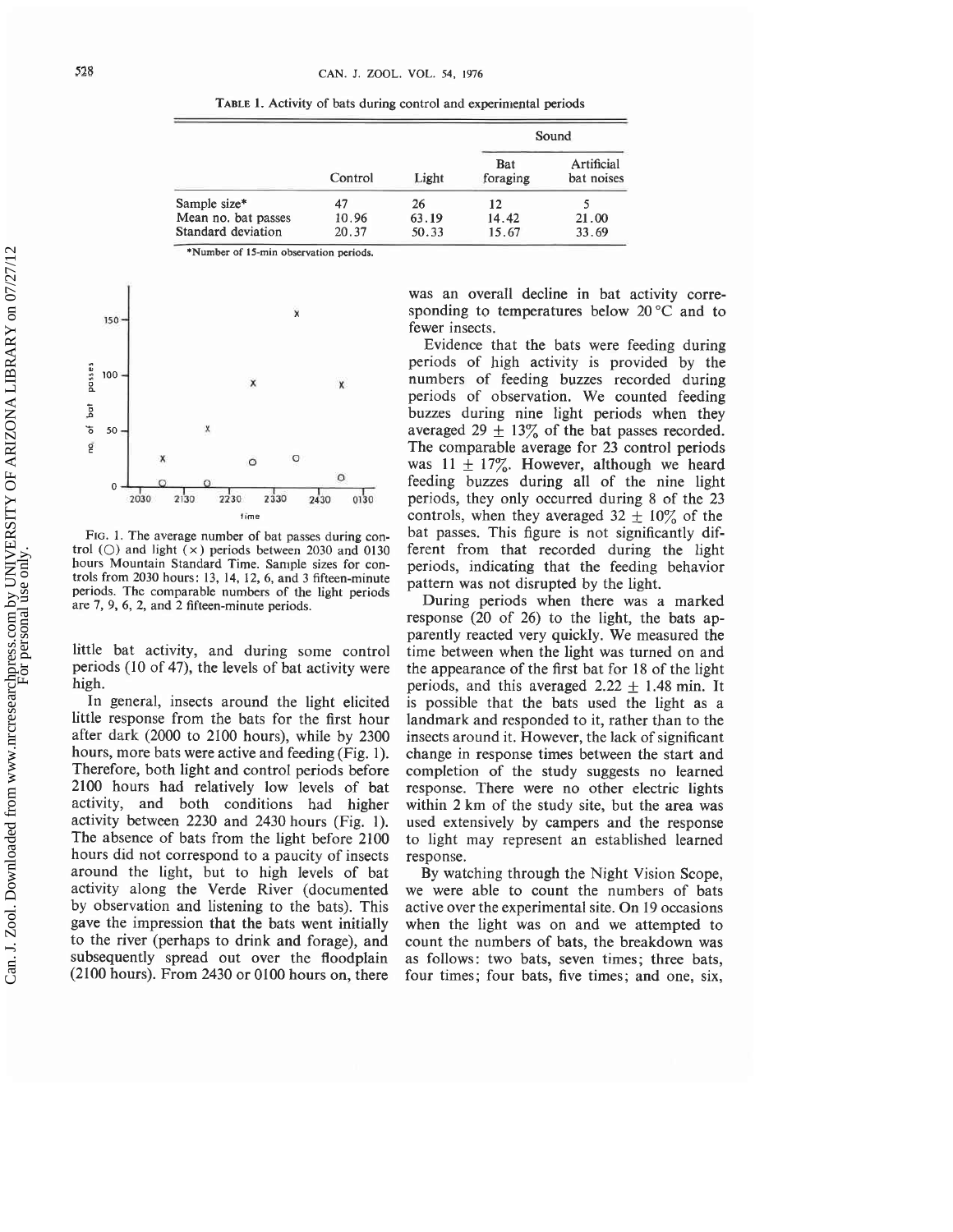and eight bats, one time each. Pairs of bats feeding together over the light often flew in formation, but we observed no obvious attempts on the parts of some bats to drive others away from the vicinity of the light. The bats feeding around the light appeared to concentrate on the larger insects, rarely venturing into the cone of smaller flying insects immediately above the light.

The differences between the average numbers of bat passes recorded during the control periods and the times when the foraging or artificial bat sounds were played back are not significant. On none of the five occasions when the simulated feeding sounds were broadcast did the level of bat activity exceed adjacent controls. However, on 3 of the 12 periods when bat-foraging sounds were played back, the levels of bat activity were much higher than adjacent controls (6 June-16 vs. 6 and 0 bat passes, and 17 vs. **3** and 1 ; and 7 June-13 vs. 5 and 1). Comparison of these values indicates significantly  $(p < 0.005)$  higher activity during the periods of playback of the foraging sounds of the bats.

Therefore, in spite of the general lack of significant differences, there is some evidence of response by bats to the foraging sounds of other bats. The lack of consistency in this regard may be due to several equipment factors. The signal produced by the speaker was very directional, and we did not rotate or otherwise move the speaker around during playback. Furthermore, as a result of the characteristics of the B and K  $\frac{1}{2}$ -in. microphone, substantial components of the bat vocalizations above 50 kHz were missing from the recordings. Can. J. Zool. Downloaded from www.nrcresearchpress.com by UNIVERSITY OF ARIZONA LIBRARY on 07/27/12  $\sim$  Can be research personal use only.

Observation during the playback periods revealed that some bats flew directly towards the speaker, veering away just before colliding with it. During the three periods of playback when there were strong responses (increases in the levels of bat activity relative to adjacent controls), only one bat seemed to be involved.

## **Discussion**

The results of this study clearly indicate that the bats we observed were opportunistic feeders, quick to locate and exploit local concentrations of insects, from which they appeared to take the largest appropriate individuals. Bryant (1973) has made similar observations of house martins (Delichon urbica) that probably fed in shelter belts, selecting the largest suitable insects from natural heterogeneous (by species) concentrations.

Opportunistic feeding is not incompatible with selective feeding as reported for some species of bats (Buchler 1973; Fenton 1975). In fact, when bats exploit 'hatches' of insects, which often represent large numbers of one or two species, selectivity is the result of opportunistic feeding. However, opportunistic feeding as demonstrated in this study did not involve random feeding (cf. 'filter feeding' of Ross 1967), for the bats we observed invariably pursued and caught the larger insects attracted to the light, apparently ignoring the highly abundant smaller ones.

Therefore, an insectivorous bat feeding on local concentrations of one or two insect species will appear to be highly selective in its diet, while one selecting some insects from a concentration which includes a variety of prey species is being both selective and opportunistic. The actual selection of prey will be influenced by characteristics of predator and prey. For example, Vaughan (1976) observed that the direct flight of sphingid moths made them more vulnerable to Cardioderma cor than moths with erratic flight paths. This situation may also explain the relatively large proportion of sphingids taken by Nycteris thebaica (Fenton 1975).

Both bats which establish and use foraging territories, and other species which do not, may be opportunistic feeders. Vaughan (1976) found that individual  $C$ . cor set up feeding territories and moved throughout them hunting from suitable perches, a strategy which allowed the exploitation of localized concentrations of prey within the territory. Refuging species such as Myotis velifer (Kunz 1974) probably do not establish individual feeding territories, but move over large areas to locate insects. The *Myotis* we studied appeared to behave like lesser nighthawks (Chordeiles acutipennis), which converge on localized concentrations of food to permit efficient harvesting of the resource (Caccamise 1974).

When animals are spread out over an area searching for food, the use of noises associated with feeding (Fish 1954; Moulton 1960; Kruuk 1972; Schaller 1972) or specific behavior patterns (Frisch 1950; Gould 1974) that allow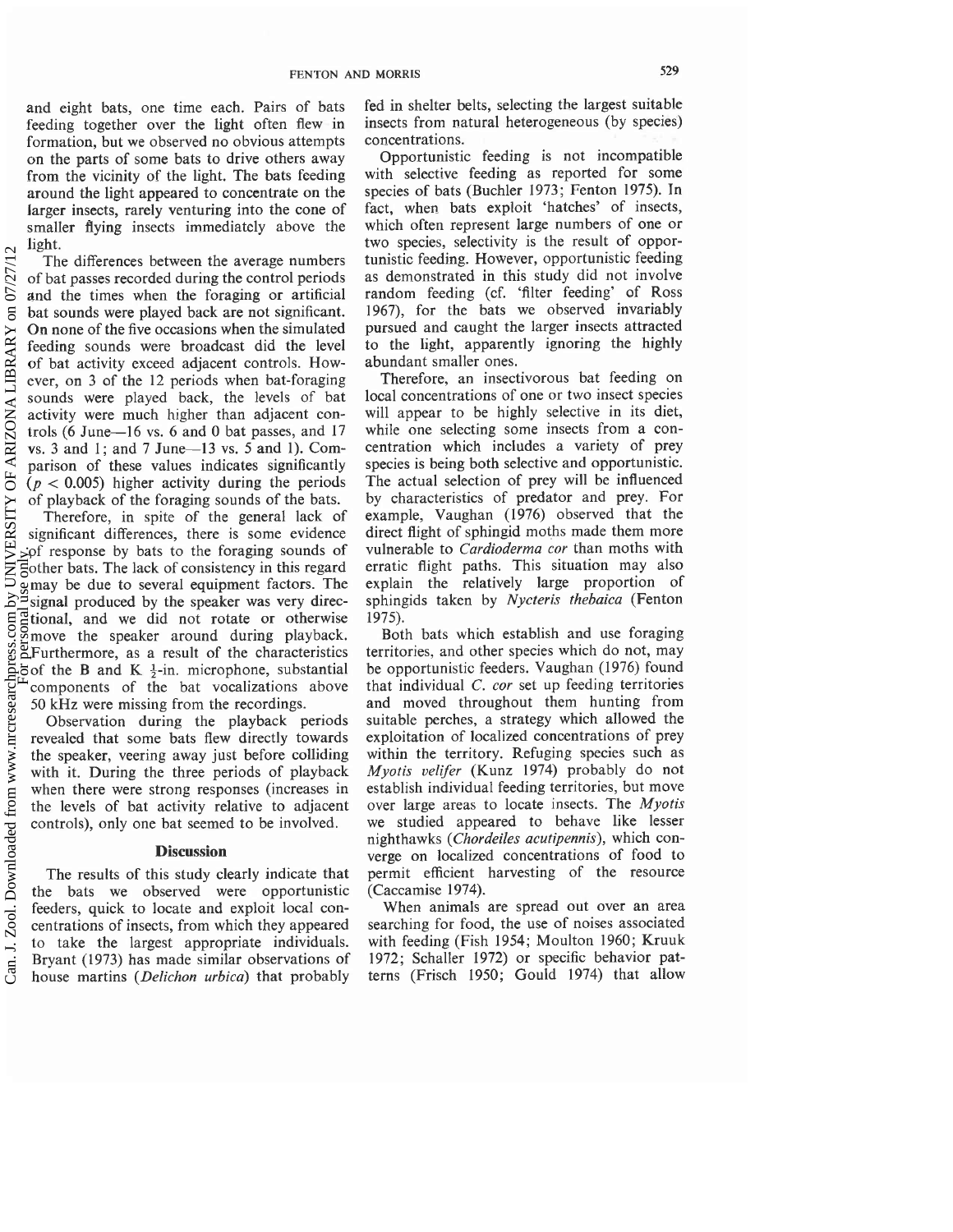others to locate the food would be adaptive. Although our data are not conclusive, they suggest that bats may use the foraging sounds of other bats to locate concentrations of food.

We suspect that most insectivorous bats will eventually be shown to be opportunistic feeders, a strategy compatible with their size and physiological requirements with respect to body temperature (McNab 1970).

### **Acknowledgments**

We are very grateful to James Fullard, Gordon Kerr, and Murray Morris for assisting us with the field work. We thank Dr. T. A. Vaughan for showing us the field site and providing us with background information about the site and its bats. Dr. J. A. Simmons and Mr. T. Lavender kindly helped with the analysis of the tape we used for playback, and we are grateful to Drs. L. M. Dill, T. H. Kunz, and T. A. Vaughan for reading the manuscript.

This study was supported by National Research Council of Canada grants to M. B. Fenton and G. K. Morris.

- BARBOUR, R. W., and W. H. DAVIS. 1969. Bats of America. University of Kentucky Press, Lexington, Kentucky.
- BROSSET, A. 1966. La biologie des chiroptères. Masson et Cie, Paris.
- BRYANT, D. M. 1973. The factors influencing the selection of food by the House Martin (Delichon urbica **(L.)).** J. Anim. Ecol. 42: 539-564.
- BUCHLER, E. R. 1973. Prey selection by the little brown bat (Myotis lucifugus). A paper presented at the 4th Annu. North Am. Symp. Bat Res. New Orleans, Louisiana.
- CACCAMISE, D.F. 1974. Competitive relationships of the Common and Lesser Nighthawks. Condor, 76: 1-20.
- FENTON, M. B. 1970a. Population studies of Myotis lucifugus (Chiroptera:Vespertilionidae) in Ontario. R. Ont. Mus. Life Sci. Contrib. No. 77. pp. 1-34.
- $\cdot$  1970 $b$  . A technique for monitoring bat activity with results obtained from different environments in southern Ontario. Can. J. Zool. 48: 847-851.
- 1975. Observations on the biology of some Rhodesian bats, including a key to the Chiroptera of Rhodesia. R. Ont. Mus. Life Sci. Contrib. No. 104. pp. 1-27.
- FISH, M. P. 1954. The character and significance of sound production among fishes of the western North Atlantic. Bull. Bingham Oceanogr. Coll. 14(3): 1-109.
- FRISCH, K. VON. 1950. Bees, their vision, chemical senses, and language. Cornell University Press, Ithaca, New York.
- HUMPHREY, S.R. 1975. Nursery roosts and community diversity of Nearctic bats. J. Mammal. 56: 321-346.
- COULD, J. L. 1974. Honey bee communication. Nature, 252: 300-301.
- KRUUK, H. 1972. The spotted hyena, a study of predation and social behavior. Univ. Chicago Wildl. Behav. Ecol. Ser. Chicago.
- KUNZ, T. H. 1974. Feeding ecology of a temperate insectivorous bat (Myotis vilifer). Ecology, 55: 693-711.
- MCCUE, J. J. G. 1961. Ultrasonic instrumentation for research on bats. IRE Int. Conv. Rec. Part 6. pp. 310-315.
- MCNAB, B. K. 1970. Body weight and the energetics of temperature regulation. J. Exp. Biol. 53: 329-348.
- MOULTON, J. M. 1960. Swimming sounds and the schooling of fishes. Biol. Bull. Woods Hole, Mass. 119: 329-348.
- Ross, A. 1967. Ecological aspects of the food habits of insectivorous bats. Proc. West. Found. Vert. Zool. **1:**  205-263.
- SCHALLER, G. B. 1972. The Serengeti lion, a study of predator-prey relations. Univ. Chicago Wildl. Behav. Ecol. Ser. Chicago.
- TUTTLE, M. D. 1974. An improved trap for bats. J. Mammal. 55: 475-477.
- VAUGHAN, T.A. 1976. Nocturnal behavior of the African false vampire bat (Cardioderma cor). J. Mammal. In press.